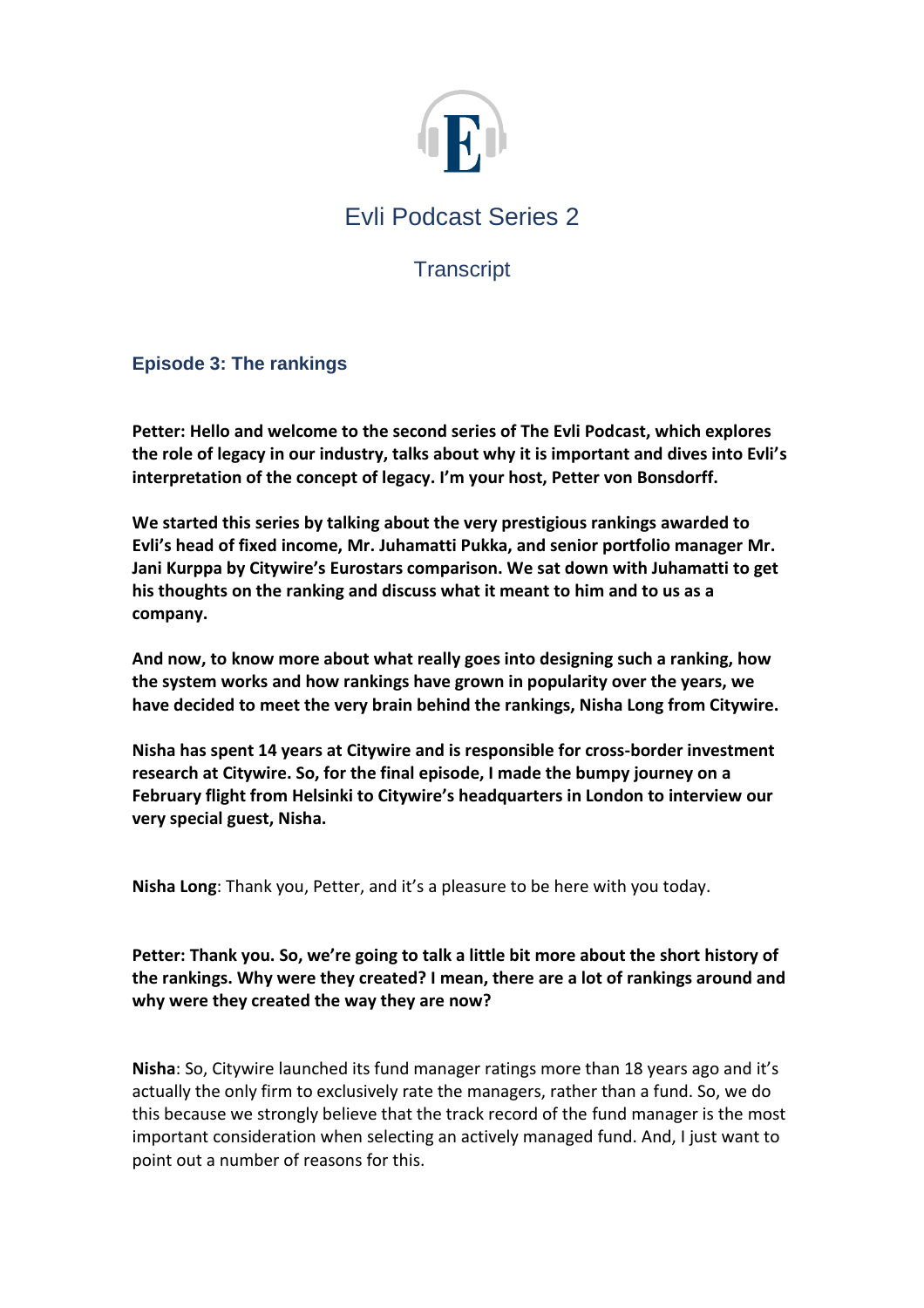For example, as you know, fund managers move round frequently, so a fund's performance may have been generated by someone else who is no longer on the fund. And, we've worked out, actually, that the average tenure of a manager on a fund is roughly around four and a half years. But, the average lifetime of a fund is around 10 years. So, you can imagine you will have two or three manager changes in the lifetime of a fund, on average. So, the way our ratings work, we've got a unique career database, which takes into account the fund manager's career moves and sabbaticals, and it will tell you if their placement is any good. Especially if the new manager has a Citywire rating.

Now, this ratings measure measures performance across all funds that the manager is running and does give a clear indication of a manager's performance against their direct competitors. Now, I want to point out here that less than 25% of all active managers achieve a Citywire rating, so you can be sure that those adding value are being identified. At the end of the day, the fund manager is making the day-to-day decisions on the fund and it will have an impact on performance, so we believe the manager is the key to the fund's performance.

### **Petter: That's very interesting. Now, you were talking about the database and so forth. How many geographies were first included on the list?**

**Nisha**: So, when we first started, we started in the UK, which quickly progressed to all around Europe. So, we have France, Germany, etc.. But, today, we are truly global, tracking managers in the US, Latin America, as well as Asia, South Africa and also the Middle East. So, now it is truly global. Just to give you an idea, we cover 16,500 managers globally, running around 30,000 funds between them.

#### **Petter: So, you are processing an awful lot of data.**

**Nisha**: There's an awful lot, definitely.

### **Petter: Which parameters were considered when you designed the ratings and which are being covered today?**

**Nisha**: So, the manager's track record is scrutinized by a methodology, which has been approved by an independent actuary, and the ratings take into account the three-year performance record – which is updated every month. It is purely a quantitative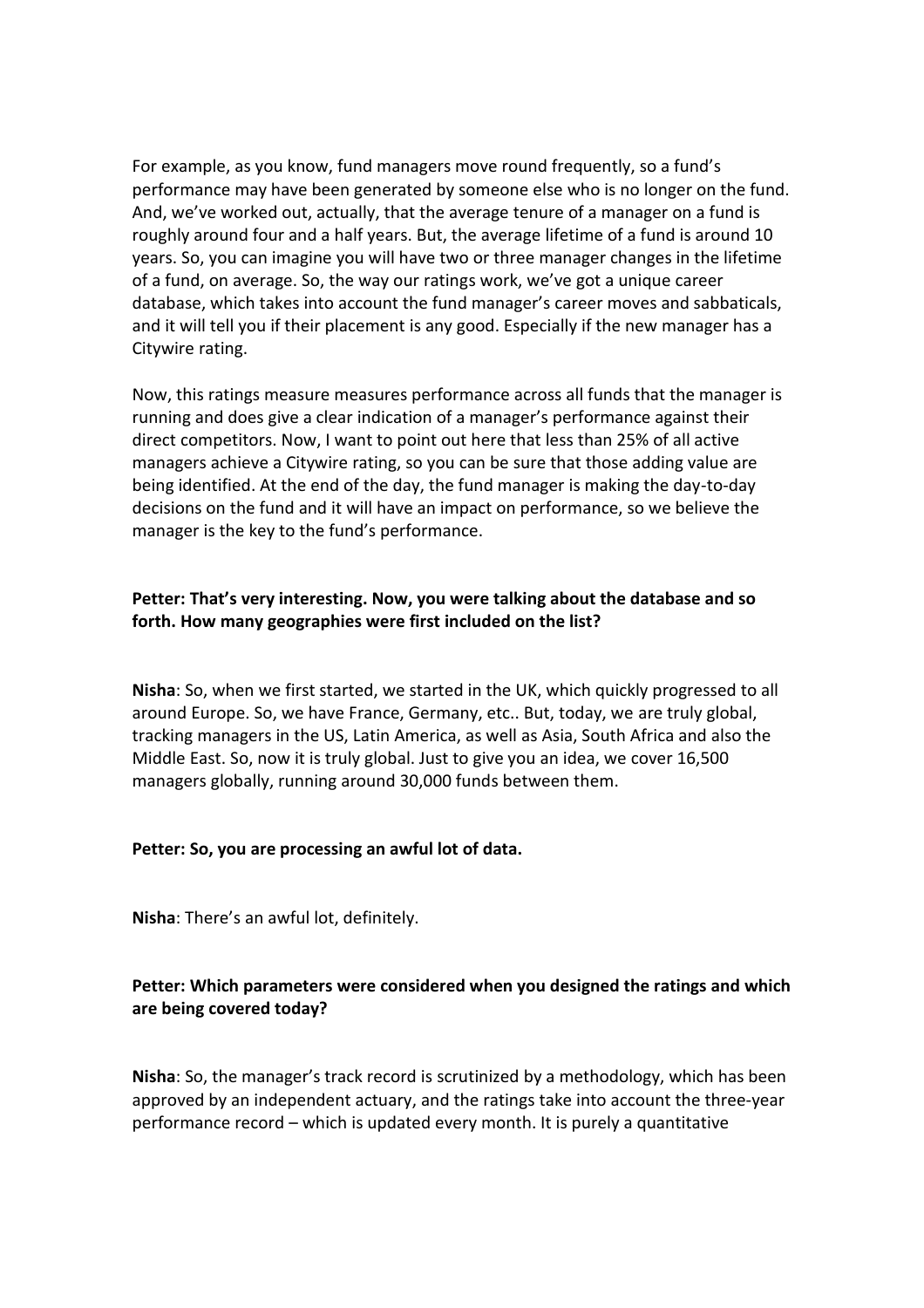analysis and is based on the information ratio, which is a measure of the risk-adjusted performance.

#### **Petter: Information ratio…**

**Nisha**: Yes. So, however, we call it the Citywire Manager Ratio, as it takes into account career moves and all funds a manager runs. But, the basis behind it is the information ratio. And, we do cover the whole market, meaning every manager is eligible for the rating. So, investors can have the confidence in our objectivity across the ratings. As I mentioned before, we cover 16,500 managers in around 42 countries – and across 280 investment sectors.

### **Petter: As in business branches, investment sectors?**

**Nisha**: Yeah, investments sectors such as in bonds, the asset classes, equities, mixed assets. Also, alternative uses as well. I can tell you now it is not easy to get a rating. We individually benchmark each find a manager runs, so we are unbiased towards the fund manager companies have benchmarked themselves against and it is very important that we do this, and I am just going to give you a recent example, where a global equity manager was using a European equity benchmark to measure their performance and, with the European markets at the moment, they were outperforming like anything. And, they claimed a high active share. But the reality is they used the wrong benchmark. It didn't complement their strategy; it wasn't the right one. So, for us to benchmark individual funds is very important and the transparency is key in all of this.

#### **Petter: So, you do look at all of the underlying portfolios?**

**Nisha**: We do, absolutely. To see if the manager is doing what they are supposed to be doing. But also, if there is any style drift, etc. You know, we will try and capture that in our analysis of the benchmarking process.

#### **Petter: So, if the three years looks good for the manager, what happens?**

**Nisha**: So, if a manager's three-year ratio is positive, they will receive a rating. So, this is showing that they are adding value against their benchmark or the market. But then fewer than 25% of managers we track actually receive a Citywire rating and this select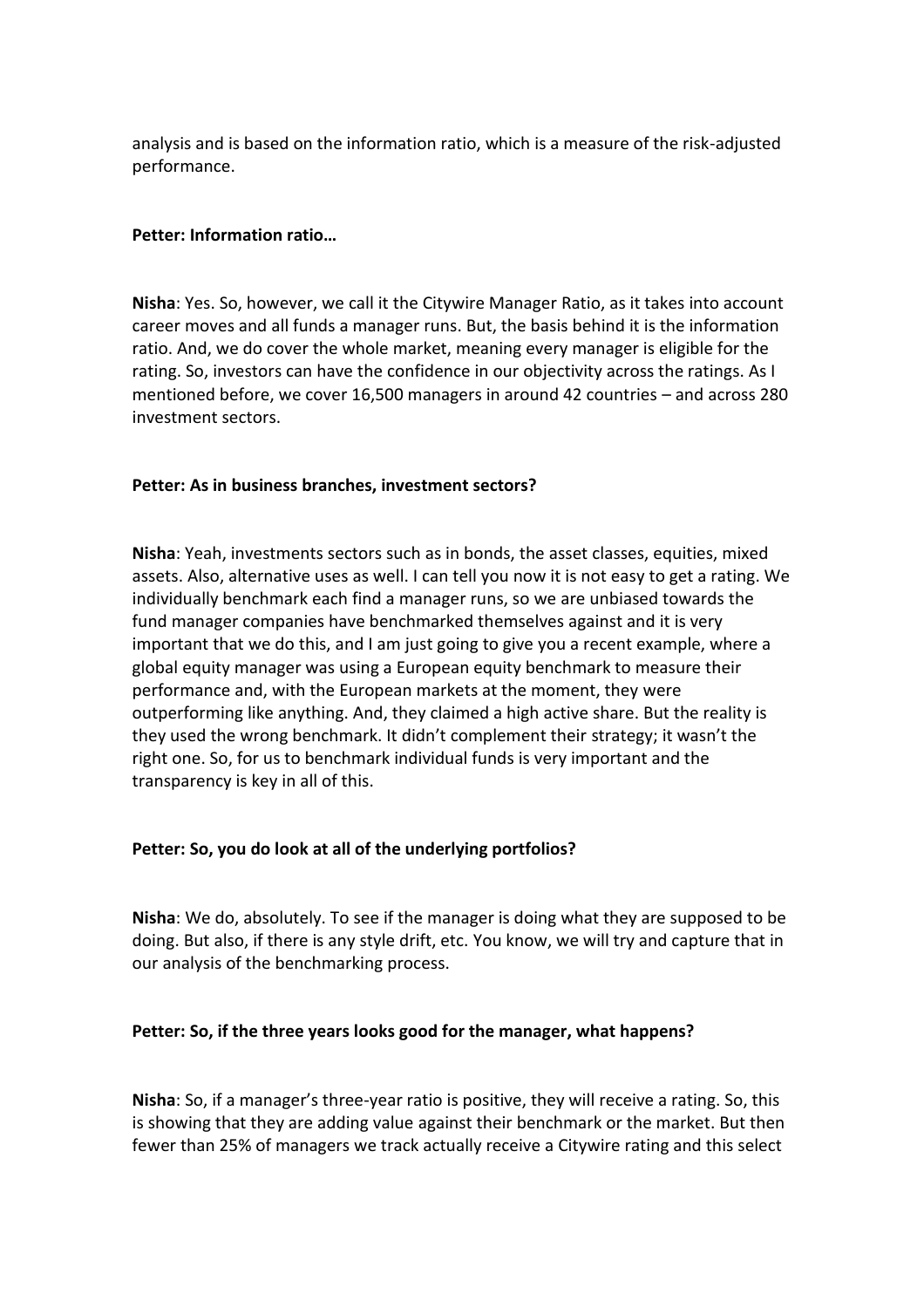group, we will either give them a Citywire Plus rating, and A rating, Double A or the top Triple A rating. Only the top 10% of managers in this elite group will gain the highest Triple A rating. So, you can see that we don't just give it out to anyone.

#### **Petter: So, it is actually the top 2.5 of all…**

**Nisha**: Yes, it is quite a high benchmark to overcome, to get that Triple A rating. Now, each rated manager will receive one universal rating reflecting their performance on every fund he or she runs across the 42 countries that we currently track in our database.

# **Petter: Now, the rankings industry has grown in the past 20 years that I have been in the fund industry at quite a rapid pace. Can you talk a little about the rankings industry?**

**Nisha**: I've been in the industry for about 14 years, so I have seen quite a lot come and go, especially in the European industry. So, for the ones I have identified in Europe there are around 17 key players in the market offering some sort of rating or ranking product. And this continues to grow. One of the benefits is that they can help dissect all the products out there. There's tons of products and it can be quite overwhelming, with the number of funds and managers that investors have to choose from. But, by using ratings that are based on, for example, our manager ratings, you can easily identify if that manager is capable of adding value to a portfolio or not. As I said, there are many ratings agencies out there, but no one quite looks at the fund manager the way we do, so it is a measure of manager skill that we bring forward.

And I just want to mention that there are benefits of newer ratings products out there, for example now, ESG, SRI – we hear those buzzwords everywhere. So, these ratings have really sparked interest – even my interest – over the past few years. And a lot of agencies are trying to break into the space, as you can imagine. But, as you can also see, the definition of what is ESG investing is is changing all the time and what is ESG to one person, might not be for another person. So, it can be very difficult to know which provider has the best rating in this field. And there is a lot of underlying due diligence is still needed, I believe, in this area. So, even though there are new products coming out there in ratings agency, it is finding the right one which will suit what you are trying to do.

# **Petter: May we look under Citywire's lid and ask if we can expect something from you?**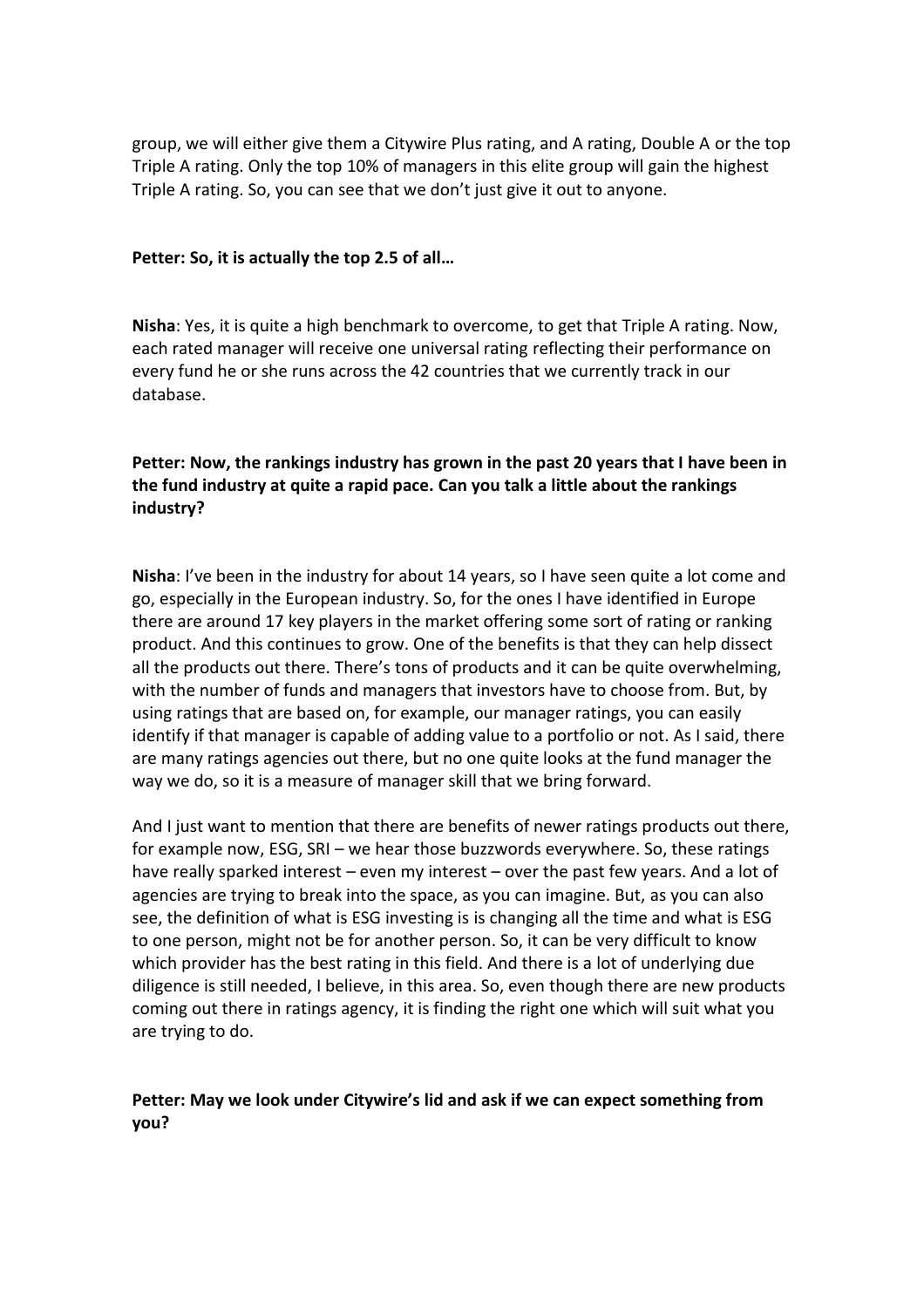**Nisha**: At the moment, it is an active area of research and we are looking into it. You will be one of the first people to hear about it.

# **Petter: Ok, thank you. I am thrilled. Now, any which way, we are talking about the vast space of rankings and thinking about which ranking is credible what it takes to be a leader in rankings. I would like to think that this is part of the job, actually, that a fund selector should be doing himself or herself.**

**Nisha**: Absolutely, yeah. Looking at each product individually, seeing what they can bring to the table. It is so important to actually have that research, but not trusting fully what they are doing. You need to understand it yourself before implying this. So, for me to gauge which ratings agency is credible, is to see how people actually use the rating and how they are doing it. So, as I mentioned before, there are around 17 key players in the market offering some kind of rating product.

Now, we've conducted research recently, and we have done it for the past three years on a yearly basis on European fund selection professionals. 74% of them use Citywire ratings in their process. And I can see that as Citywire being a credible player in the ratings industry. Just to share a few examples, which also came out of this survey, of how fund selectors are using this to search for new investment opportunities. As a verification tool of the quality in the fund selection process, it adds a bit of kudos to their selection that they have perhaps made the right choice. And also to filter, to identify the best manager.

Now, I use it myself, it's a good tool to have in the fund screening process to find the skilled managers who are truly active and can add value. And then the fund selectors can put a quantitative overlay on this with their own methods on top of that. But I think the starter point is a very good screening process to see if the manager can add value.

Also, I just wanted to mention the mark of prominence in the market, those surveyed also said that Citywire's rating would also increase their likelihood of investing in a fund manager and their funds, which I think in itself is a mark of credibility.

To come back to your question, others, they rate funds, which is ok, and helps dissect strategy. But it often doesn't take into account manager turnover on a fund. Now, movements, as you can imagine, can really dent a fund's performance. For example, we have seen in the news a lot star managers who leave their funds and those funds then suffer hefty outflows, which has a direct hit on performance. But if a new manager they bring in is, for example, Citywire rated, then you obviously need to see how that manager progresses, but it is a mark of 'ok, this manager is good who they have brought in', because we have been tracking their track record.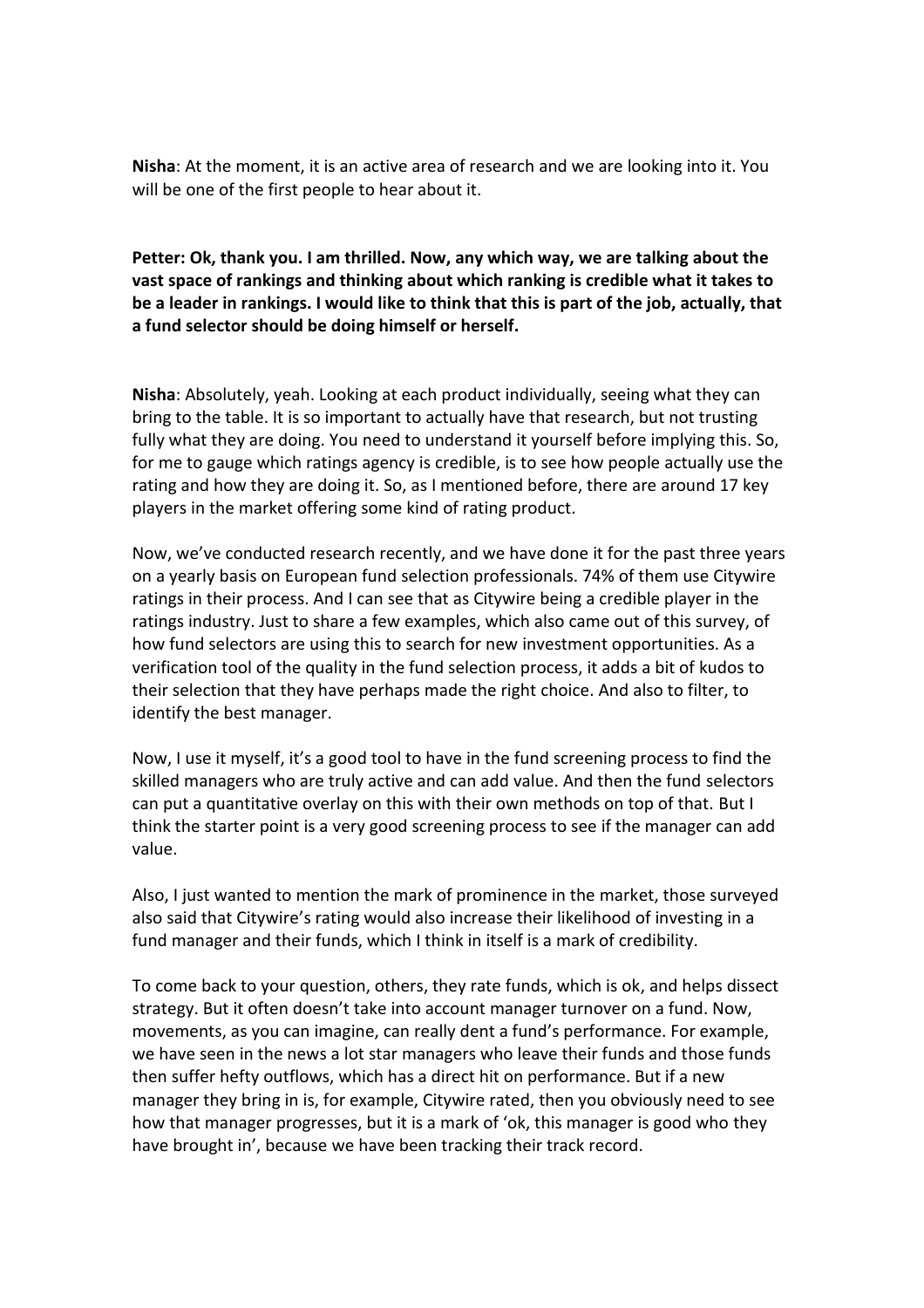So, you can read into all this by analyzing the ratings of a manager that they have achieved over the years, and also the consistency of receiving that rating.

# **Petter: And going a little bit into the future here, we talked a little bit about the world of rankings and I'm still looking forward a little bit. Is there still the demand for ratings and is the world going to be a boom in the future, do we have room for more ratings? Sometimes there is quite a lot of noise.**

**Nisha**: Yeah, it could be overcrowded. Now, as you can imagine, we will continue to see new products as the market evolves. For example, as I mentioned before, the ESG space. But quite often than that, in my experience in the last 14 years, what I've seen is these new agencies close after a couple of years is that they haven't really established themselves in the industry, and they are not really offering anything new in the market that isn't already there. Also, the newer ratings providers may not have the 20-year knowledge of funds and managers that we have accumulated through our unique database of fund managers. I don't know of anyone else who does what we do.

With this does come the reputation and consistency of rating managers. We wouldn't still be doing this if it wasn't a mark in the industry that people actually use this. As I said, with any new ratings firm they have to establish themselves. Obviously, that takes a lot of time but also it's important to look at performance metrics. A long-term view is obviously very important and, as I said, we have been going for a very long time. So, you can see, as fund managers move from one company to another and take on new funds, the focus on the individual is completely there. But, as I said, the risk of cluttering the space is hard. Fund selectors need to know what they are looking at and dissecting the new ratings providers out there, and do they really have time to look at everything? It's a lot.

#### **Petter: But you have some quite extensive online fund manager fact sheets.**

**Nisha**: Yes, so with these they give a selection specialist. So, if you are selecting funds it gives you deeper performance analysis, alongside looking at the fund manager ratings track record that you can also see in those fact sheets. Now, this record can give you an insight of the tenure of managers in a particular sector and the long-term consistency can also be established from the ratings analysis So, for example, if a manager has consistently held their rating through market peaks and troughs, this is an indication of their skill and their ability to add value above the markets. In a bear or a bull market. This is a true indication of an active manager being truly active and not being, for example, a closet tracker just tracking their index, where just benchmark returns are achieved. Nobody really wants that from an active manager.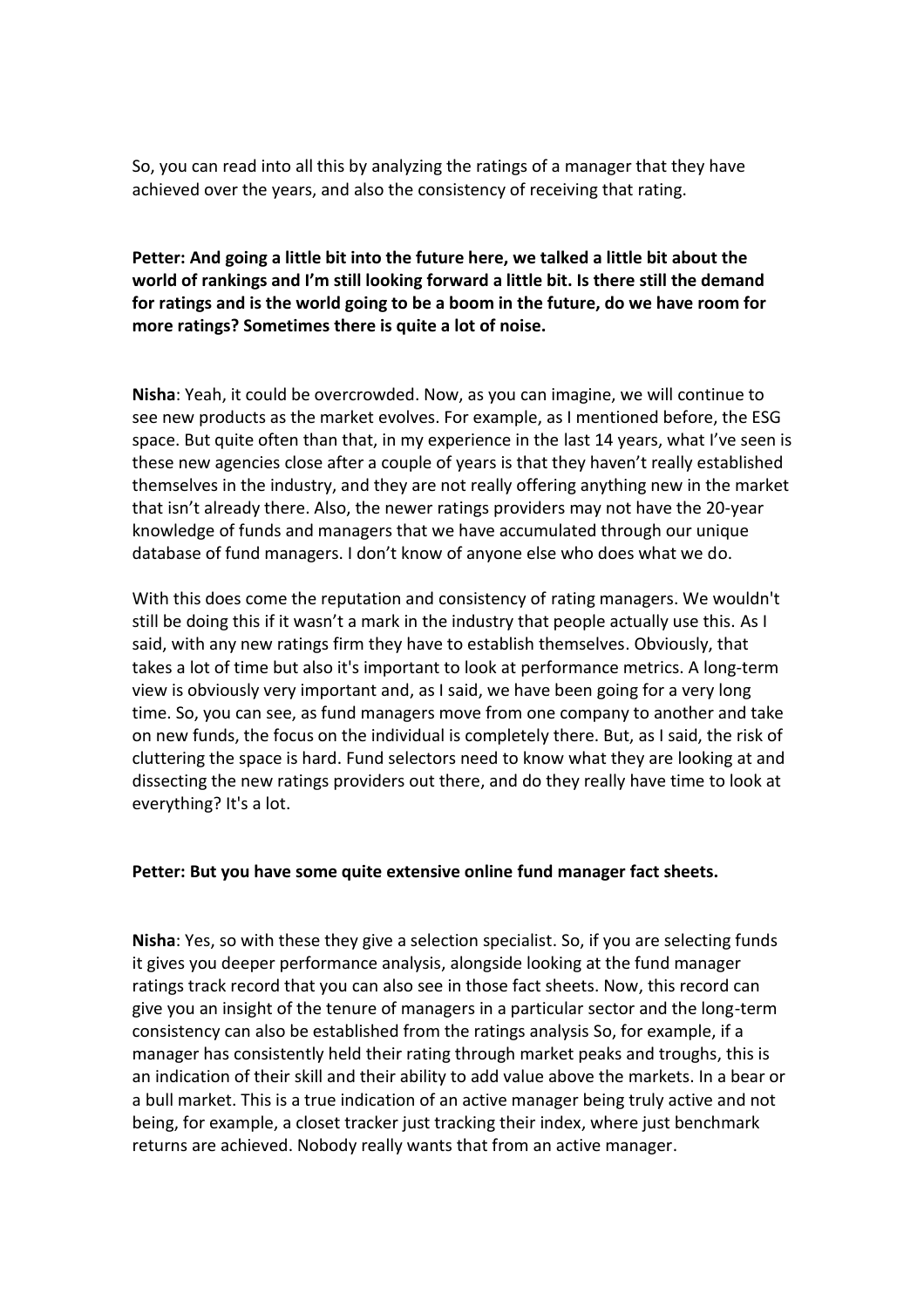**Petter: No, that seems to be a bit out of fashion. Then again you have been working with one metric, which is the infra ratio. I like the model, in the sense that it is very simple. Are you looking at any new metrics or parameters that you could take onto your rankings?** 

**Nisha**: The core will always be the manager ratio, because, as you know, that is a standard that everyone understands and it is the amount of risk a manager takes on top of how much added value they have on their funds. But, one metric which is going to come in, actually, in effect this year is addressing the parental leave or extended time spent away from work.

Now, as you know, parental leave is cited as a common barrier to career progression and extended periods can really dent your work, and often put employees outside the changes that have happened while you were away and also the industry as a whole. Now, as you know, many asset management firms are increasingly adopting back to work initiatives, which I think is absolutely great. To ensure that career breaks don't affect future growth, but as you know there are still challenges in this. So, at the moment, what Citywire is doing is taking into account extended leave. So, with data rolling over should the manager in question have a sufficient 36-month track record and haven't taken more than eight months out of active management in one go. So, that is the process at the moment. However, there is a large number of female fund managers, and some male, who would have a 12-month gap due to taking maternity or paternity leave, or any other kind of leave, maybe sickness or whatever. Now, this would effectively remove a third of their eligible ratings period, as we're looking at a three year. So, you are penalising managers for taking that time off and they have already had a strong track record, why can't they keep it? So, we are modifying our ratings methodology and still preserving the integrity to be objective as a rating system.

This is going to come into effect this year. Managers who take a 12-month period of maternity or paternity leave, can continue their track record as long as they have 36 months of experience against the same benchmark during their career, and had been rated by us in the previous period up to the point where they take their leave. So, they had to obviously be good before they took their leave and then they can carry on from their track record.

Now, this modification will help those managers who have built a really strong performance track record before taking their time off. They don't have to start all over again, which is not great for anyone. And, again, they can rebuild it once they get back to work. So, hopefully this will come into effect during the first half of this year.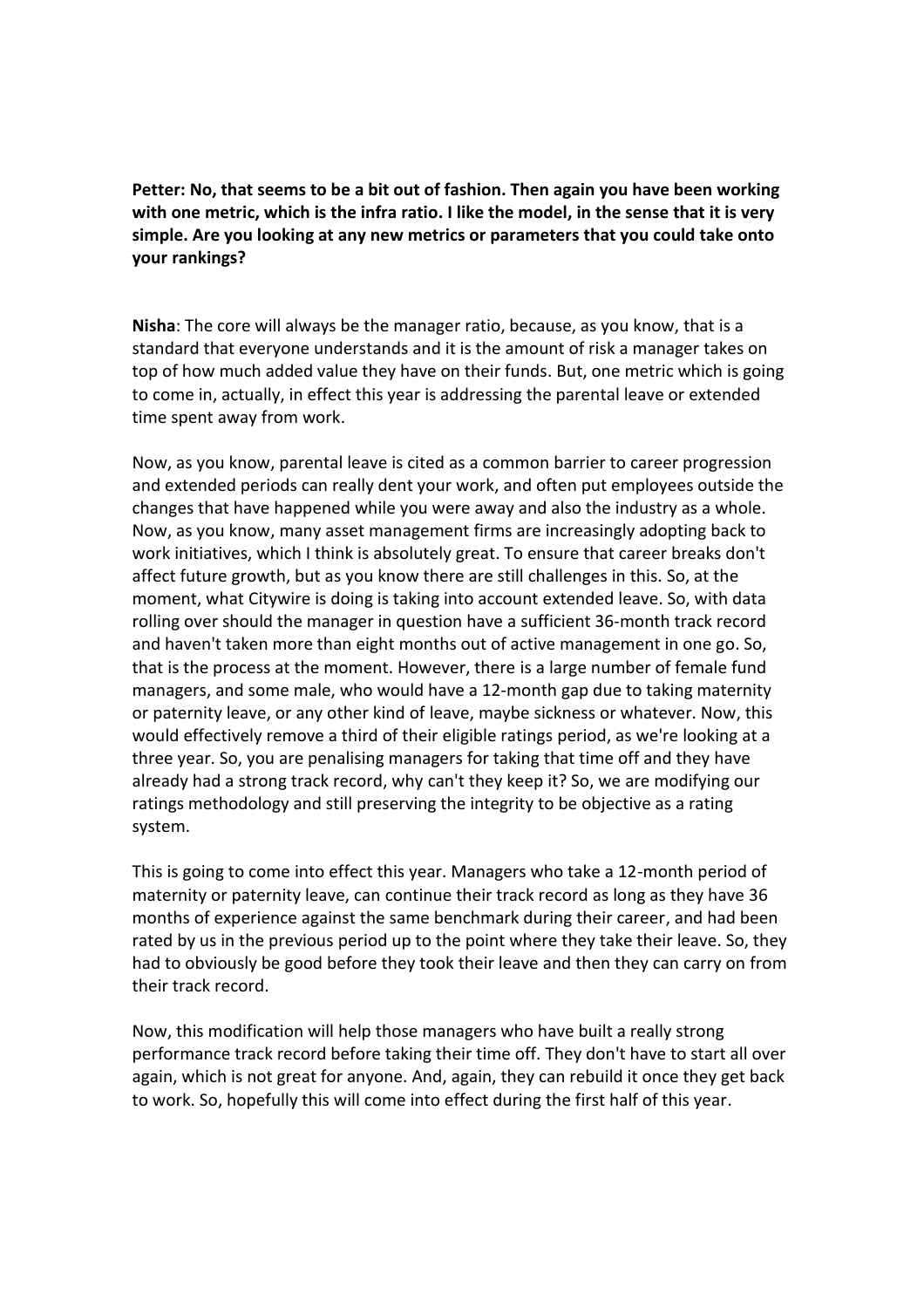#### **Petter: I think this is very innovative, hardly anybody will oppose it, I guess.**

**Nisha**: I hope not! Absolutely, it will make it more credible and it just takes into account people who do move around or need time off that they can. They won't be penalised for it.

# **Petter: Now, you have been looking at a lot of companies and almost, would I say, big data about fund management companies. What are your observations about what companies should bear in mind while grooming their in-house talents?**

**Nisha**: For me, there are a number of points on this. I have looked at so many asset management firms, seen a lot of fund managers come through and also drop off after a year. We are keeping track of all of these kinds of movements. I think it's really about nurturing the talent with the correct training procedures in place, letting them have their autonomy and also with ensuring integrity.

Now, I think it is important to instil that it is always putting the client ahead of themselves in what they're trying to achieve. Are they trying to be true to their strategy, how can you get these younger people coming in to show that their voices also count in the decision-making process? Yes, they might make mistakes, but people should be there mentoring them and saying, 'okay that's fine, let's move on'. I think people learn best from their mistakes, anyway.

But, it is also about tenure of a manager at a company. Now, if the culture is good, managers will stay and produce good results and you will find that they stay with you longer. Low turnover on a fund is essential for the consistency of a strategy and performance. And I say this because recently I conducted research looking at manager turnover in funds in the equity space. Now, I wanted to mention this because I extracted performance data from our database, after collecting data for 20 years over the past 20 years of manage of manager information. And what I found is funds that have one or more manager changes on a fund in the past 20 years, the average 20 year total return of that fund was lower on the fund when compared to a fund that had no manager changes. That is quite damning and that is just taking the last 20 years' performance.

So, manager change wasn't so great. So, the longer the manager was there the better the performance. So, tenure, therefore, is very important, especially if there is a good manager on the fund. So, companies need to bear this in mind. The longer you keep it, it is good for their products as well, so it is keeping your managers happy to a certain extent in what they are doing.